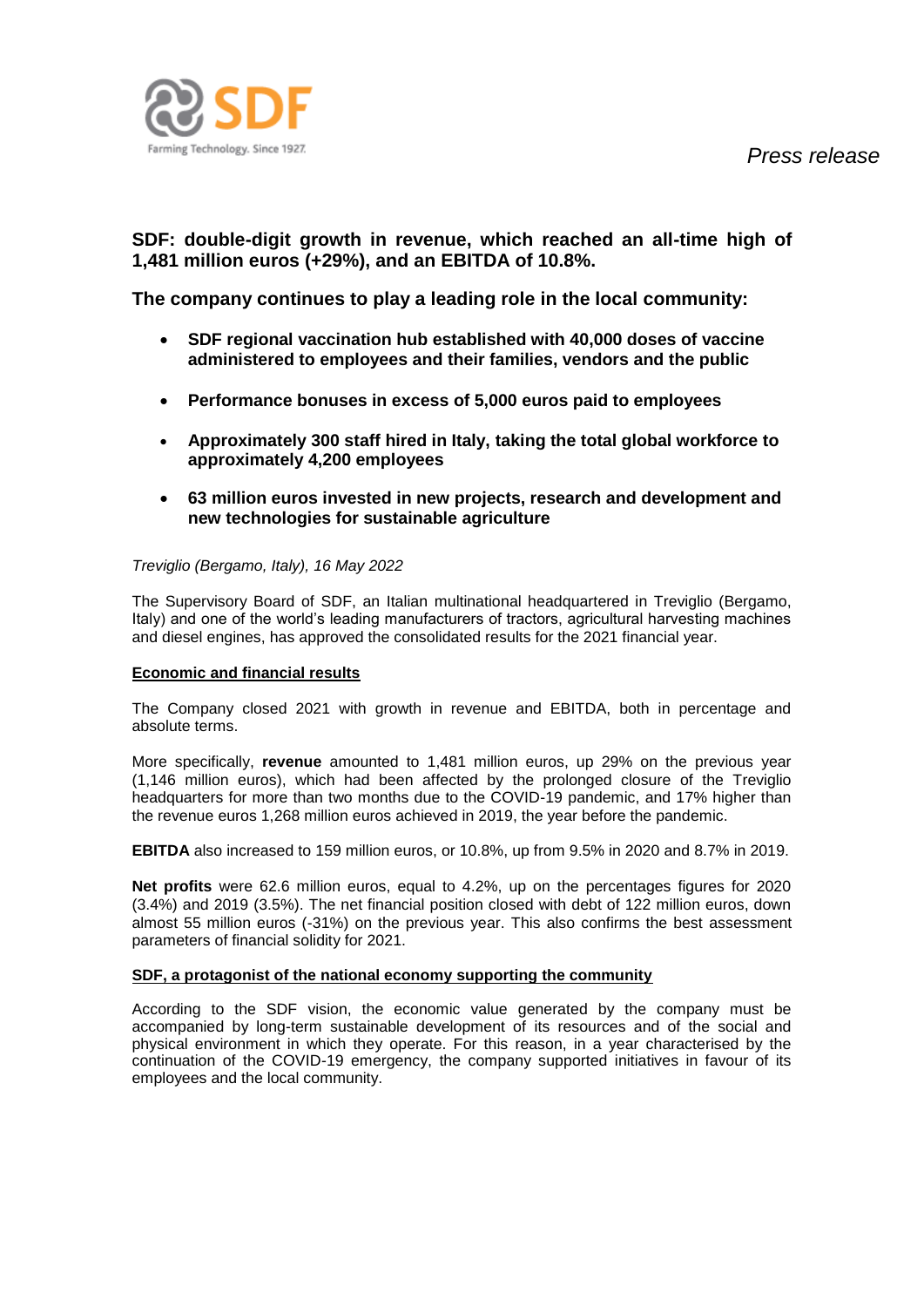

SDF was the first company in the province of Bergamo and one of the first in Italy to set up a community vaccination hub by making its resources and company facilities available. Initially dedicated to employees and their families and the Company's vendors, the SDF vaccination hub in Treviglio subsequently became a regional vaccination hub for the entire community, administering approximately 40,000 doses of vaccine.

In 2021, redevelopment projects were initiated at the Ranipet, Châteaubernard, Lauingen and Treviglio sites.

The Grégoire plant in **Châteaubernard**, France and the **Ranipet** plant in India are still the focus of major investments to revamp their buildings, production systems and logistics.

For the **Lauingen** site, the Company launched the "MOVE" project that, in line with the new functional and architectural requirements of DEUTZ-FAHR Land, involves the rebuilding of the current offices, covering a surface area of almost 2,000  $m^2$ , and completes the investments that started in 2017 with the construction of DEUTZ-FAHR Land.

Lastly, for the **Treviglio** site, the Company unveiled the "SAME Campus" project, which will come to full fruition in 2027, for a total value of approximately 25 million euros. The main aims of the architectural project involve the creation of an employee car park, new changing rooms and new office buildings covering a total surface area of  $4,000 \text{ m}^2$ .

Furthermore, in Italy, SDF paid a **performance bonus** of over 5,000 euros to all its employees, making it once again this year one of the top companies in the country in terms of bonus value. In general, the profitability index has grown by 93% over the last ten years to 1,035 euros.

The Company hired approximately 300 new members of staff (office workers and labourers) at its Treviglio plant, through direct hires, project collaborations and medium- and long-term temporary contracts, taking the global workforce to 4,187 resources.

# **Markets**

2021 was characterised by generalised growth across the tractor and harvesting machine market.

The launch of new products, supported by efficacious sales management, allowed SDF to increase its market shares in both **Europe** (from 10.7% to 11.4%), and **Turkey** (from 6.6% to 9.7%).

In other countries outside the continent, SDF turnover increased by 356 million euros, up 27.6% on 2020.

In China, the diffusion of the DEUTZ-FAHR brand improved considerably and the 6W-7W Series, equipped with powershift transmissions and important technical upgrades, were successfully launched, making DEUTZ-FAHR the benchmark for powershift tractors in China.

In addition, SDF India won the country's prestigious "Indian Tractor of the Year" award with the Agrolux 70 4RM in the "Best Tractor above 60HP" category.

# **Innovation and Smart Farming**

The drive towards innovation was supported by **investments in R&D**, which reached 63 million euros, equal to 4.3% of revenues, and up on the 57 million euros and 60 million euros invested in 2020 and 2019, respectively.